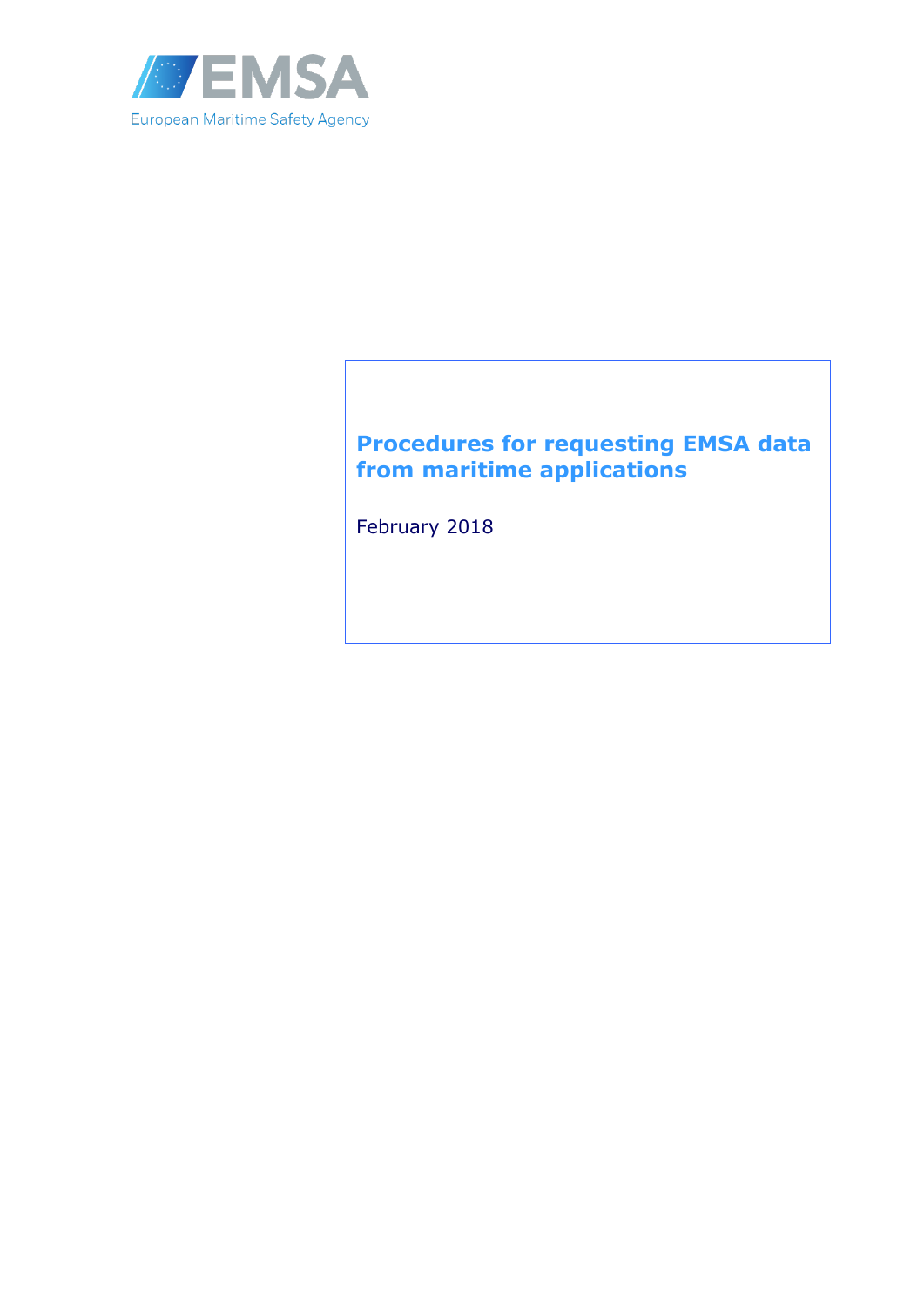## **Contents**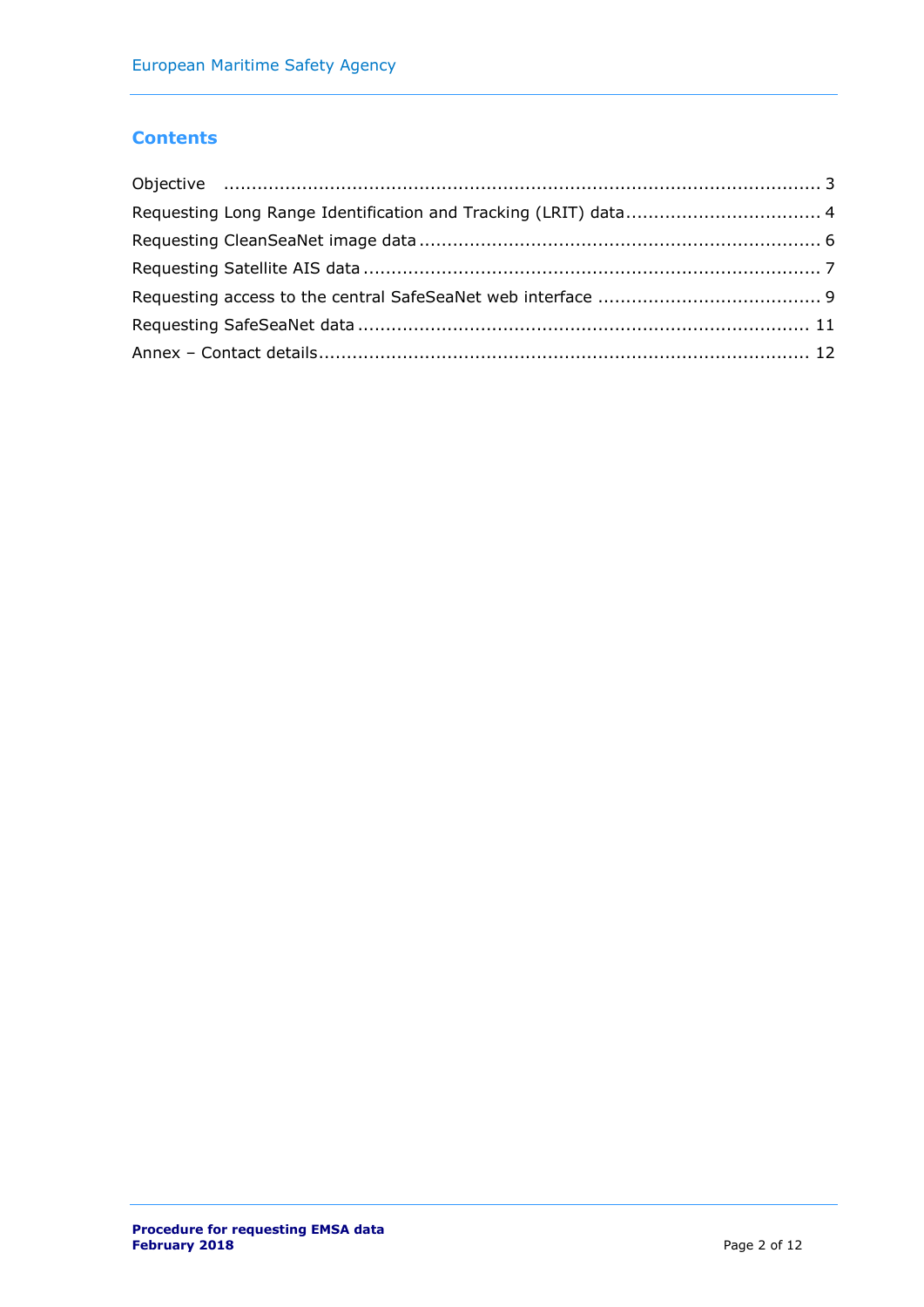### <span id="page-2-0"></span>**Objective**

The purpose of this document is to indicate the different procedures which have been established by the European Maritime Safety Agency (EMSA) to manage external requests for data from the EMSA applications (including Long Range Identification and Tracking [LRIT], SafeSeaNet, CleanSeaNet and Satellite AIS data). These requests are made by European Union (EU) Member State national government authorities and EU institutions and bodies, and by projects or programmes established by these parties and working on issues of public interest.

For each specific data type, a different procedure is applied. The applicable procedures are described in this document, which provides the following information:

- What data are available;
- How to apply;
- Conditions for obtaining access to or receiving the data;
- What happens once a request has been approved.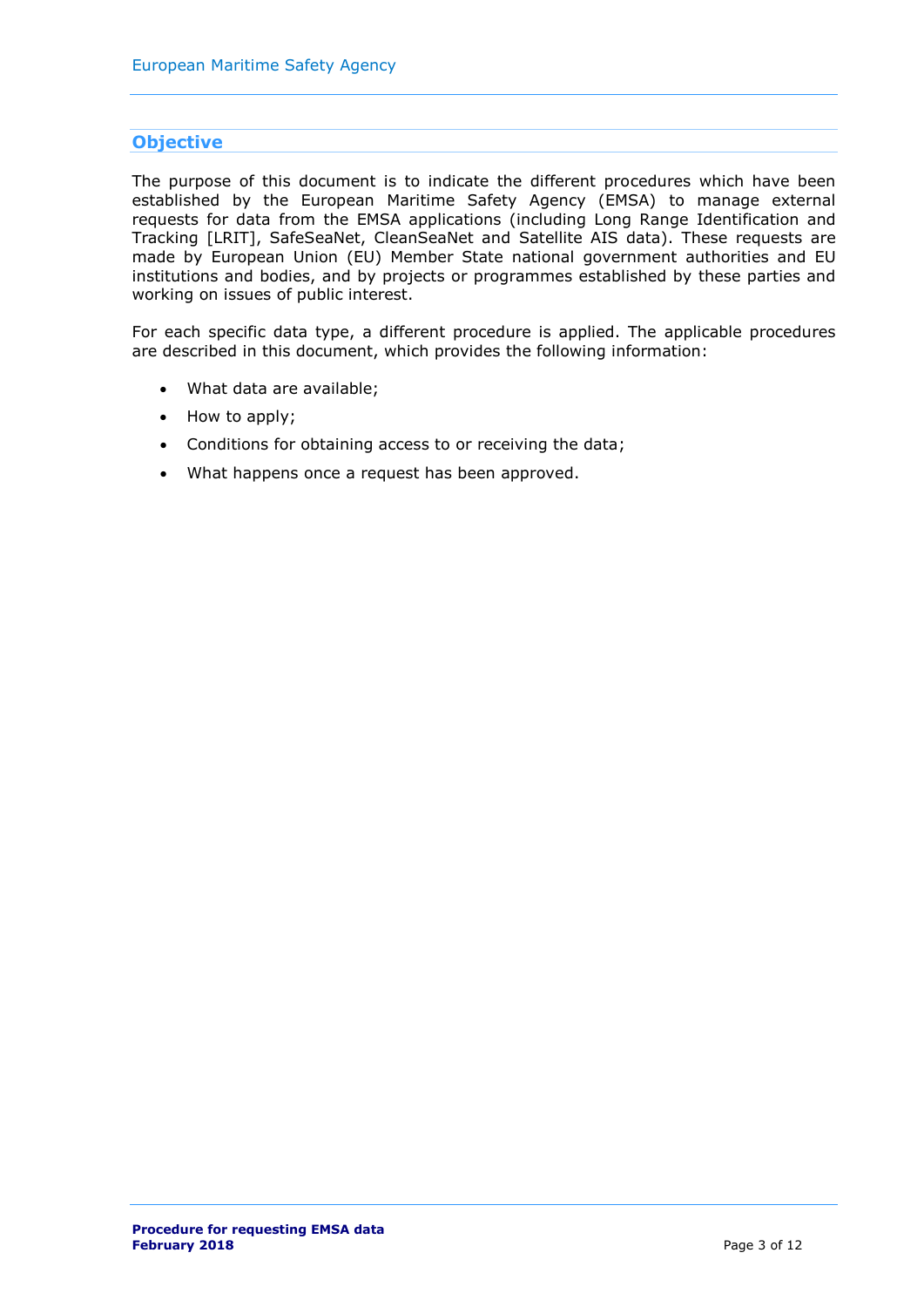### <span id="page-3-0"></span>**Requesting Long Range Identification and Tracking (LRIT) data**

The procedure for external requests for LRIT data was agreed with Member States at the LRIT National Competent Authorities (NCA) meeting. The process can be initiated by letter or email, and is open to any external party requesting LRIT data for a specific purpose or project.

### **What data are available**

LRIT is a global ship identification and tracking system based on satellite communication. Under IMO regulations, certain categories of vessels send mandatory position reports once every six hours.

LRIT data available at EMSA includes the position data of ships flying an EU Member State flag. Data dating back as far as June 2009, when the EU LRIT Data Centre was established, is available. Each position includes the latitude and longitude of the ship, as well as the ship particulars and time stamp indicating when the information was received by the Data Centre.

### **How to apply**

The interested party should fill in the form which is available on the EMSA Website under Operational Tasks, which will be submitted automatically to EMSA.

The form will include the following information:

- Name of requesting party and contact details;
- The type of organisation;
- What the data is needed for;
- How the data will be used;
- Over what time period the data is requested.

This request will then be forwarded by EMSA to all Member State LRIT NCA to request permission to use their data. Each Member State will then respond, indicating whether they agree for their ships' LRIT data to be given to the requesting party, and whether there are any other conditions. All responses will be then summarised in a table.

### **Conditions for obtaining access to or receiving the data**

The following are the conditions for receiving the LRIT data from EMSA:

- The LRIT data will be used only for the purpose of the project and limited to internal use by the requestor for any further scientific/statistical analysis;
- The requestor will destroy all LRIT data obtained from EMSA after the project has been completed;
- The requestor will provide EMSA with a written statement that the data destruction has been completed;
- The EU LRIT Data Centre Member States will have access to the report which is the outcome of the project and may receive a presentation on the outcome at the LRIT NCA meeting.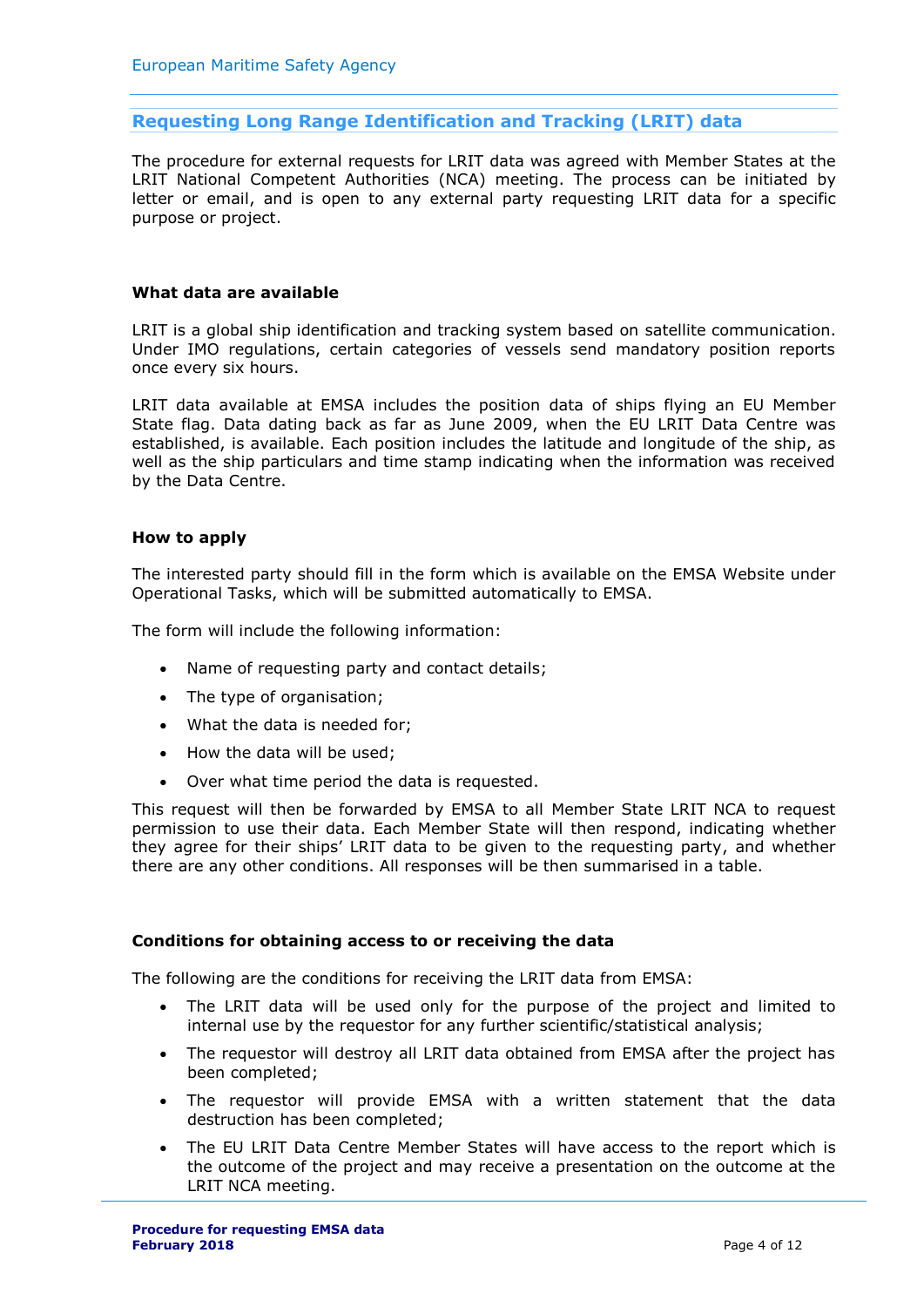### **What happens once a request has been approved**

All Member State responses to the request – approval or otherwise, and any conditions that may be attached to use of the data - are summarised in a table which is sent to the requestor. The requestor will ensure that the conditions of each request are respected. For example, some Member States may indicate that they do not want ship details appearing in the final report or that only aggregated data can be included and presented.

EMSA will then determine how best to provide data to the requestor, either through a file or specific technical interface.

Following the completion of the project, the requestor will be required to indicate the outcome of the project or work and, if appropriate, give a presentation at the LRIT NCA meeting.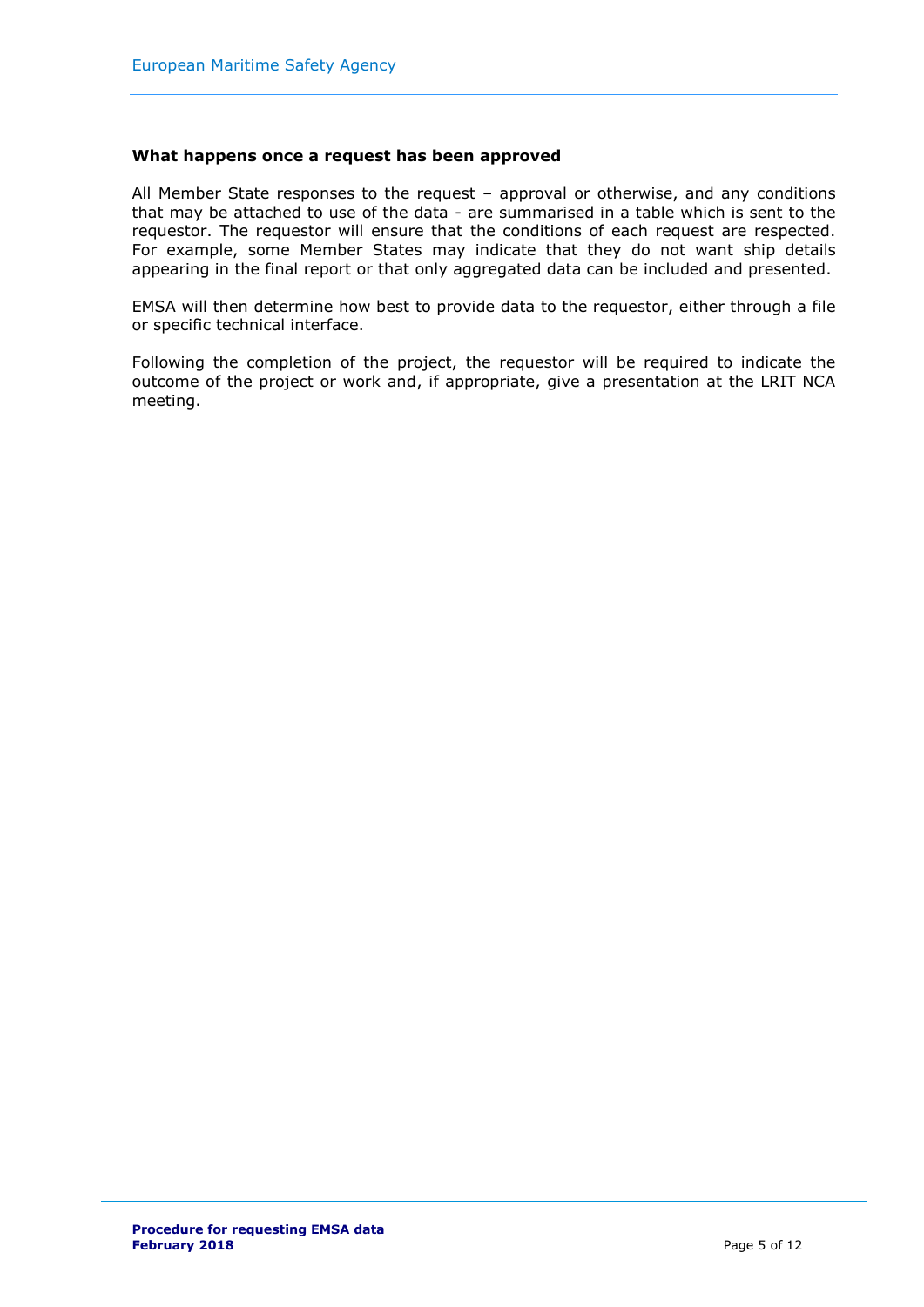### <span id="page-5-0"></span>**Requesting CleanSeaNet image data**

#### **What data are available**

The CleanSeaNet Service provides a range of products including:

- satellite radar images;
- oil spill statistics;
- vessel detection data;
- additional Member State data, e.g. on confirmation of spills.

### **How to apply**

The interested party should fill in the form which is available on the EMSA Website under Operational Tasks, which will be submitted automatically to EMSA.

The form will include the following information:

- Name of requesting party and contact details;
- The type of organisation;
- What the data is needed for;
- How the data will be used;
- Over what time period the data is requested.

### **Conditions for obtaining access to or receiving the data**

An analysis is made on a case-by-case basis depending on the data requested, as there may be contractual or Member State restrictions. For example, some Member States may indicate that they do not want ship details appearing in the final report, or that only aggregated data can be included and presented. After an assessment of the request has been made, the requestor is then informed what information will be made available to them and under which conditions.

The project, research body, or other requestor should demonstrate that obtaining this data will also benefit the CleanSeaNet Service.

#### **What happens when the request has been approved**

EMSA will determine how best to provide data to the requestor, either through a file or a specific technical interface.

Following the completion of the research project, the requestor will be required to indicate the outcome of the project or work including the main results, conclusions and full list of publications, which should be presented in a report to EMSA. If appropriate and requested, EMSA may ask the data requestor to give a presentation at an EMSA meeting.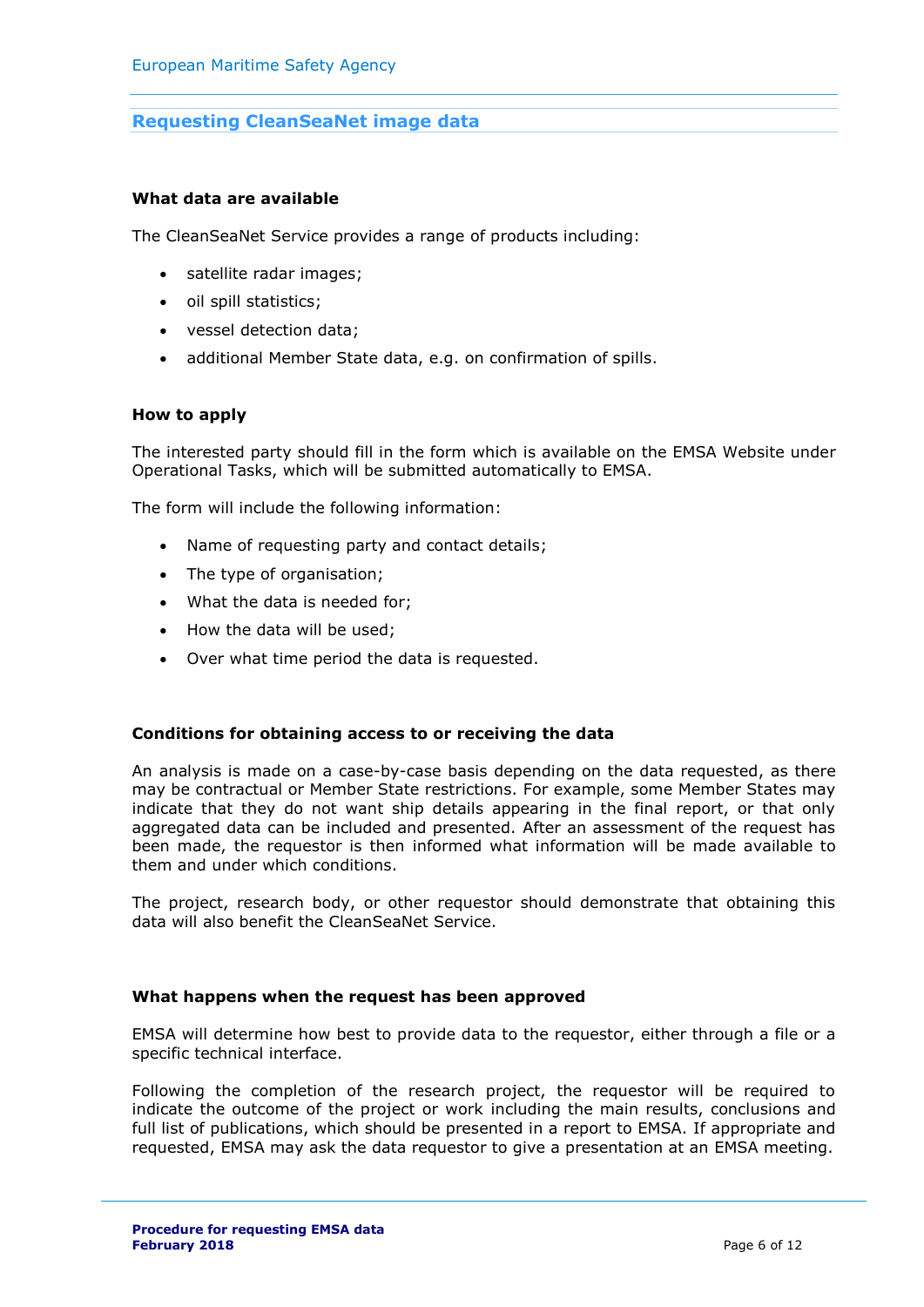### <span id="page-6-0"></span>**Requesting Satellite AIS data**

#### **What data are available**

New technologies are being developed to allow AIS reports to be received by Low Earth Orbiting (LEO) satellites. This extends the geographical range over which AIS reports can be exchanged beyond that of terrestrial AIS coverage.

Satellite AIS data available at EMSA consists of AIS position data transmitted from ships fitted with AIS equipment and which is made available to EMSA by satellite AIS data providers.

A global feed of Satellite AIS data is currently available through a framework contract for Satellite AIS Services and by means of an agreement reached with Member States that enable EMSA to receive SAT-AIS data from their national satellite programmes.

The provision of SAT-AIS data to private entities, commercial companies, researchers, research institutions or universities falls outside the scope of the EMSA SAT-AIS data service and therefore such provision is not possible.

#### **How to apply**

The interested party should fill in the form which is available on the EMSA Website under Operational Tasks, which will be submitted automatically to EMSA.

The form shall include the following information:

- $\square$  Name of requesting party and contact details;
- $\Box$  The type of organisation;
- $\Box$  The purpose for which the data is needed for;
- $\Box$  Type of service required:
	- Monitoring of one ship, more than one ship, or all ships;
	- Type of data (historical or real time);
	- The area of interest (preferably a polygon or coordinates or global coverage).
- $\Box$  How will the data be used;
- $\Box$  Number of users;
- $\Box$  Over what time period the data is requested.

### **Conditions for obtaining access to or receiving the data**

The following are the conditions for receiving Satellite AIS data from EMSA:

- The scope of the project shall not change during the provision of Satellite AIS data;
- The Satellite AIS data shall not be made available to commercial companies or to third parties;
- The Satellite AIS will be used only for the purpose of this project and internal use by the requestor for any further scientific/statistical analysis;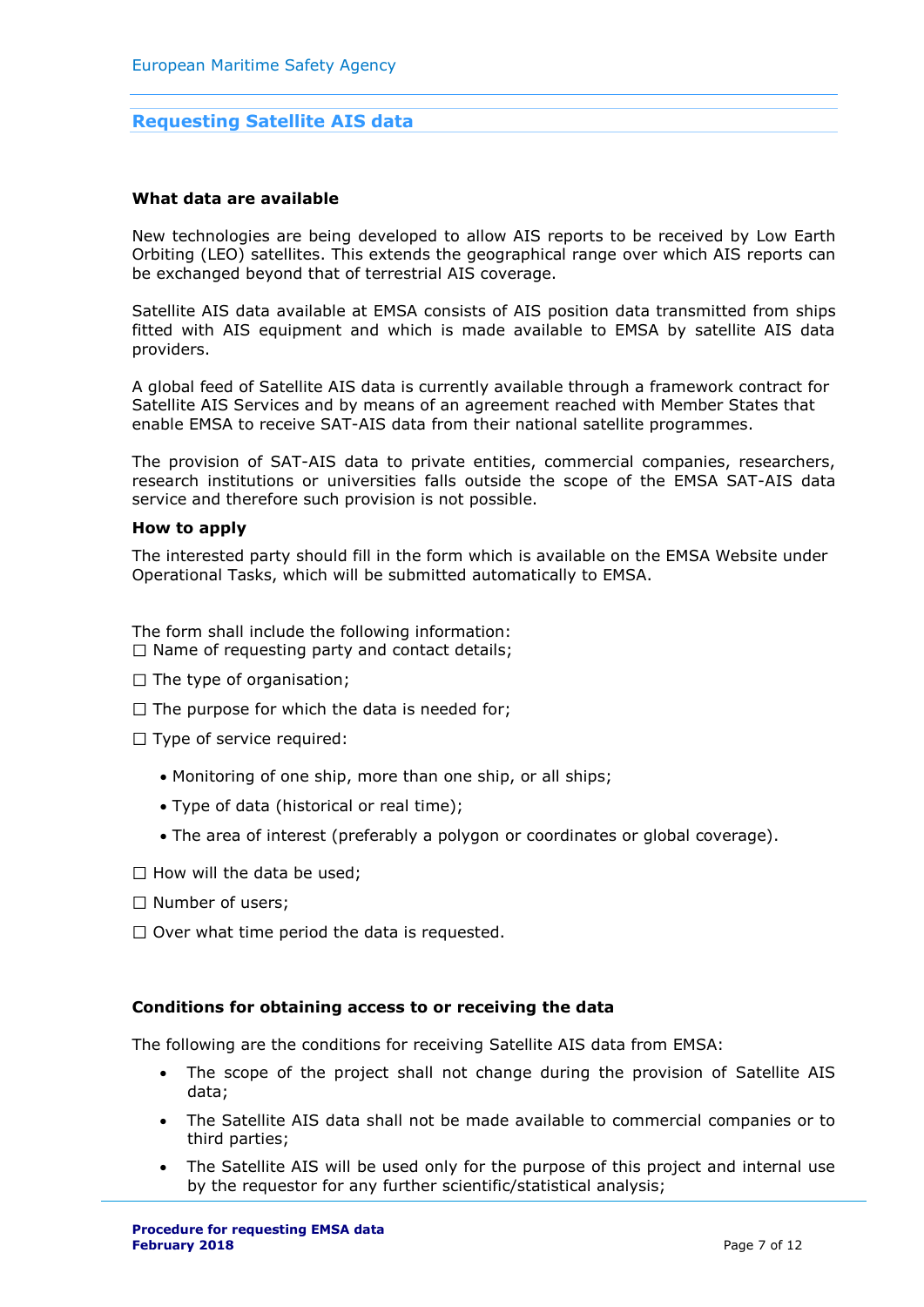- The number of users should not change;
- The requestor will delete all Satellite AIS data obtained from EMSA after the project has been completed;
- The requestor will provide EMSA with a written statement that the data deletion has been completed;
- Other conditions may apply, depending on the use intended;
- The outcome of the project/work will be presented to EMSA, and EMSA may request a presentation to be given to the European Member States or other parties.

### **What happens once a request has been approved**

Following a thorough analysis of the request and the relevant project, EMSA will determine if the data can be provided.

The requestor will receive the data through a file or a specific technical interface.

Following the project, the requestor will be required to indicate the outcome of the project or work and if appropriate give a presentation on its outcome showing how the data was used.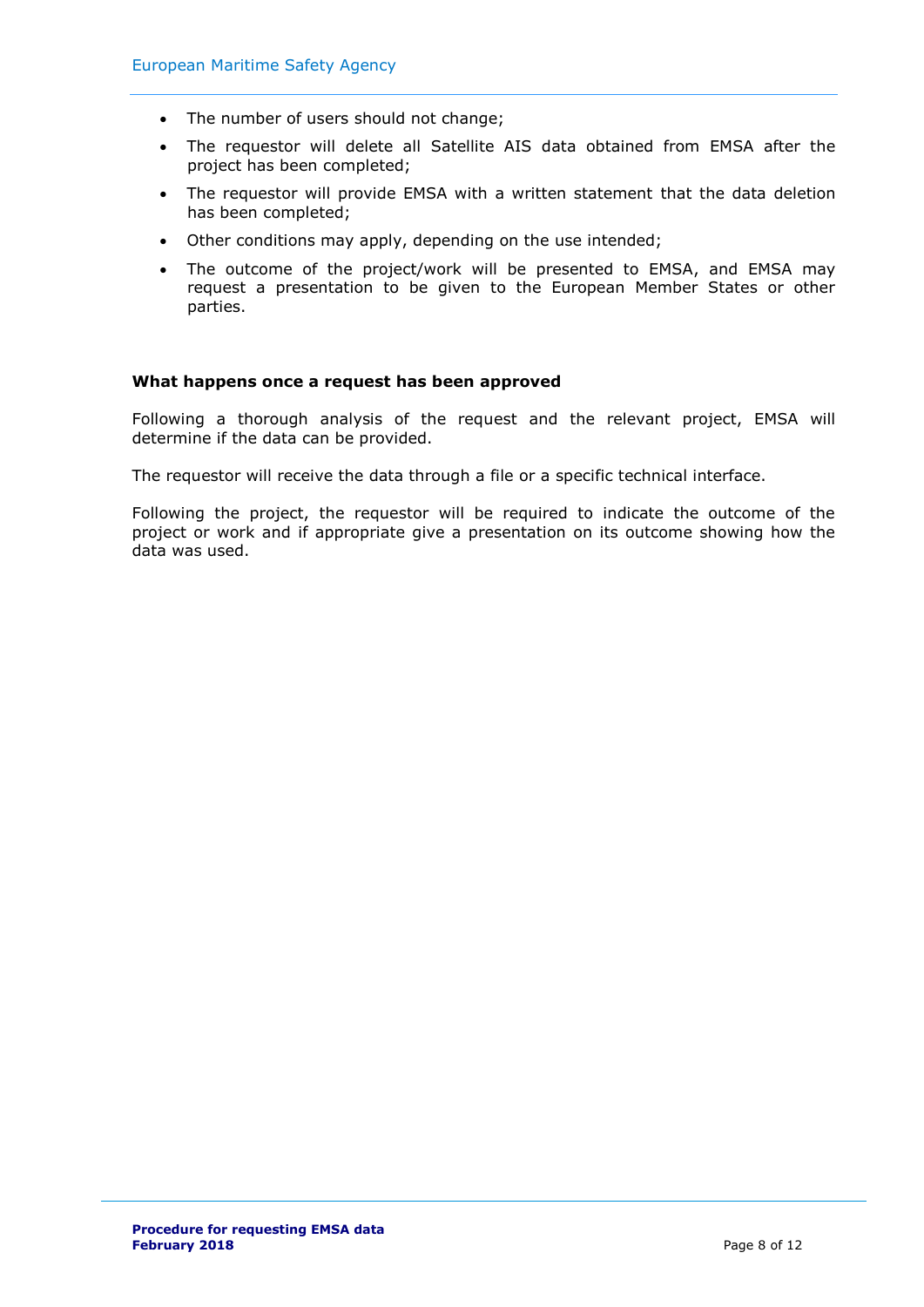### <span id="page-8-0"></span>**Requesting access to the central SafeSeaNet web interface<sup>1</sup>**

The procedure for requesting access to the SafeSeaNet web interface 1) to Member State national government authorities for 'other users and, 2) for EU institutions and bodies, was agreed at the 3<sup>rd</sup> SafeSeaNet High Level Steering Group (SSN HLSG) meeting in June 2010 and it has been amended at the 15<sup>th</sup> HLSG meeting in July 2016. The HLSG agreed to terminate the procedure whereby EMSA validates the requests from other users sent by the SSN National Competent Authorities (NCAs). Instead, the SSN NCA is responsible to grant access to SSN for users which have a maritime function.

Access for '*Other Users'* refers to user communities of Member States that fulfil any other responsibility assigned to a Local Competent Authority in accordance with Directive 2002/59/EC as amended (e.g. Customs, Border guards, Defence or any other legitimate user) and that are not covered by the existing roles (i.e. Coastal Station, Port State Control, Waste Authority and Security Authority)

### **What data are available**

SafeSeaNet information includes Automatic Identification System (AIS) data as well as additional ship and voyage information.

AIS is a maritime broadcast system, based on the transmission of very high frequency radio signals. Ships send reports with ship identification, position, and course, as well as information on cargo. The AIS messages of ships transiting along the coastline of Europe are exchanged through the central SafeSeaNet system, hosted at EMSA. If access to the Graphical Interface is requested, the user will receive access to regularly updated realtime data displayed on a nautical chart.

Member States also exchange a range of additional data through SafeSeaNet, including: port notifications (e.g. arrival and departure times), Hazmat notifications (carriage of dangerous and polluting goods), ship notifications (additional information sent in mandatory reporting areas), and incident reports (e.g. pollution reports).

Most of the data is not held at the central SafeSeaNet level and has to be requested from each national Member State system.

#### **How to apply**

#### Requesting access to SafeSeaNet: Member State national government authorities

Requests should be made at national level for access to SafeSeaNet for 'other users' and addressed to the SSNNCA, which has the role of administrator for users at a national level.

#### Requesting access to SafeSeaNet: EU institutions and bodies

EU institutions and bodies other than EMSA may have, through their founding regulations and other relevant EU legislation and policies, an objective to collect, use and disseminate maritime related data.

-

<sup>&</sup>lt;sup>1</sup> For other users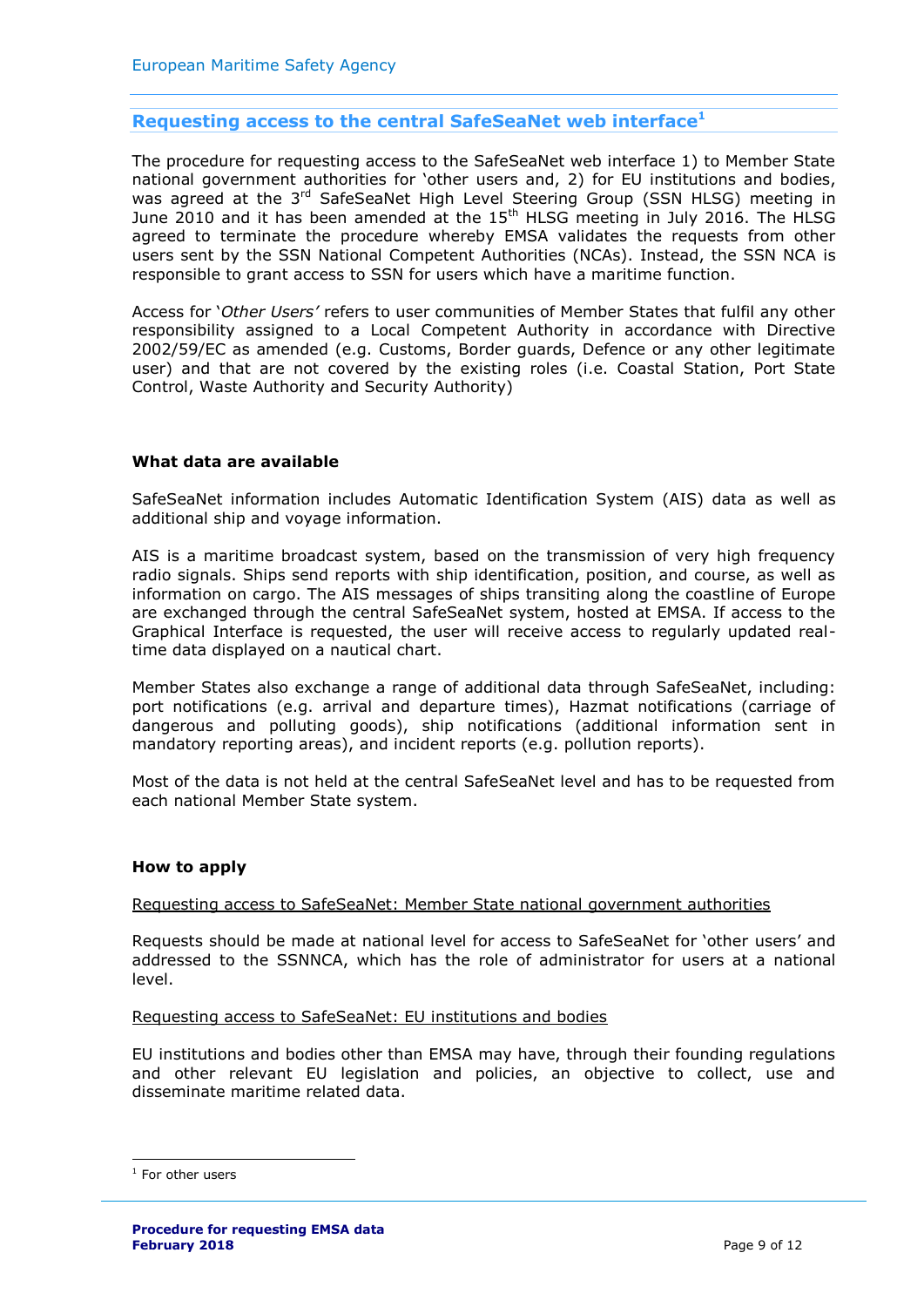EU institutions and bodies may be granted access on the basis of a written request to the Directorate-General for Mobility and Transport (DG MOVE), which will verify that this is in line with the applicable legal instruments and within the scope of relevant EU policy. The requesting organisation needs to provide a clear justification of the reason why access is required and what type of access would need to be granted.

To request access to SafeSeaNet as an EU institution or body, the requestor will download and fill in the form for EU institutions and bodies which is available on the EMSA Website under Operational Tasks. This form should be sent by post to the Commission - DG-MOVE (see Annex for contact details).

### **Conditions for obtaining access to or receiving the data**

Access rights for new users will be subject to certain conditions. Access will be granted:

- $\bullet$  for a limited period of up to one (1) year;
- through the web interface;
- only for the information relevant to the mandate of new users, in accordance with the need to know principle;
- for a limited number of identified users.

### **What happens once a request has been approved**

The SSN NCA will take the necessary steps to grant access to SafeSeaNet for the national users while EMSA will do the same for the EU institutions and bodies.

Access to SafeSeaNet may be revoked in cases of proven or suspected misuse, or for use not compliant with the conditions specified.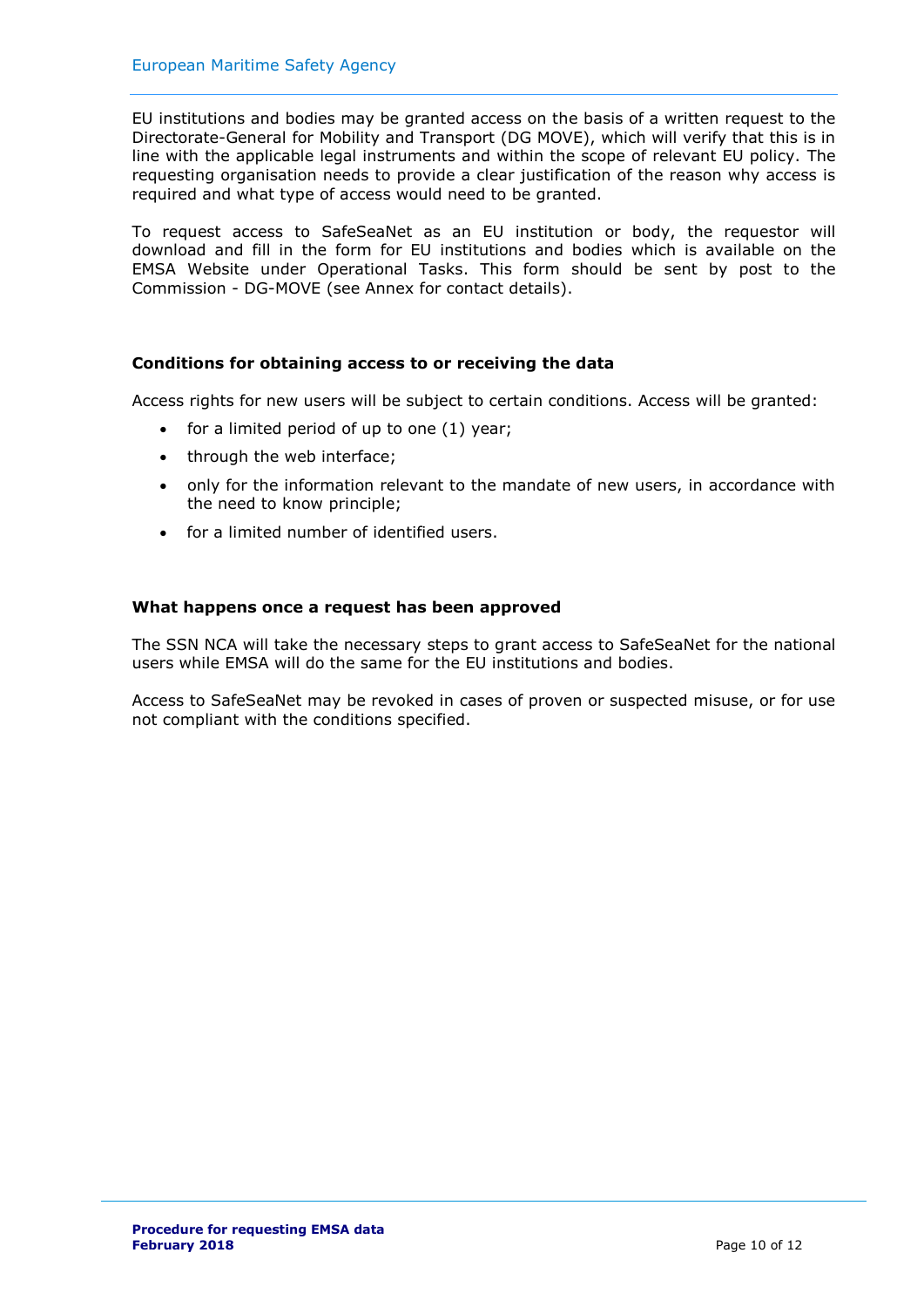### <span id="page-10-0"></span>**Requesting SafeSeaNet data**

A variety of institutes and organisations have an interest in obtaining bulk data, usually comprising of historical data sets of particular types of data over given time periods.

### **What data are available**

SafeSeaNet information includes Automatic Identification System (AIS) data as well as additional ship and voyage information, including: port notifications (e.g. pre-arrival, arrival and departure times), Hazmat notifications (carriage of dangerous and polluting goods), ship notifications (additional information sent in mandatory reporting areas), and incident reports (e.g. pollution reports).

### **How to apply**

The interested party should send a letter to the Commission – DG MOVE (see Annex for contact details), indicating the following information:

- Name of requesting party and contact details;
- The type of organisation;
- What the data is needed for;
- How the data will be used;
- Over what time period the data is being requested.

### **Conditions for obtaining access to or receiving the data**

The request will then be forwarded by DG MOVE to EMSA. Once assessed by the Commission and EMSA, the request will be brought to the High Level Steering Group for Governance of the Digital Maritime System and Services to decide whether or not to provide the data.

Conditions will be defined in the form of a Data Access Agreement signed between EMSA and the requestor.

### **What happens once a request has been approved**

Once both parties have signed the Data Access Agreement, data will be provided to the requestor.

EMSA will then determine how to provide data to the requestor, either through a file or a specific technical interface.